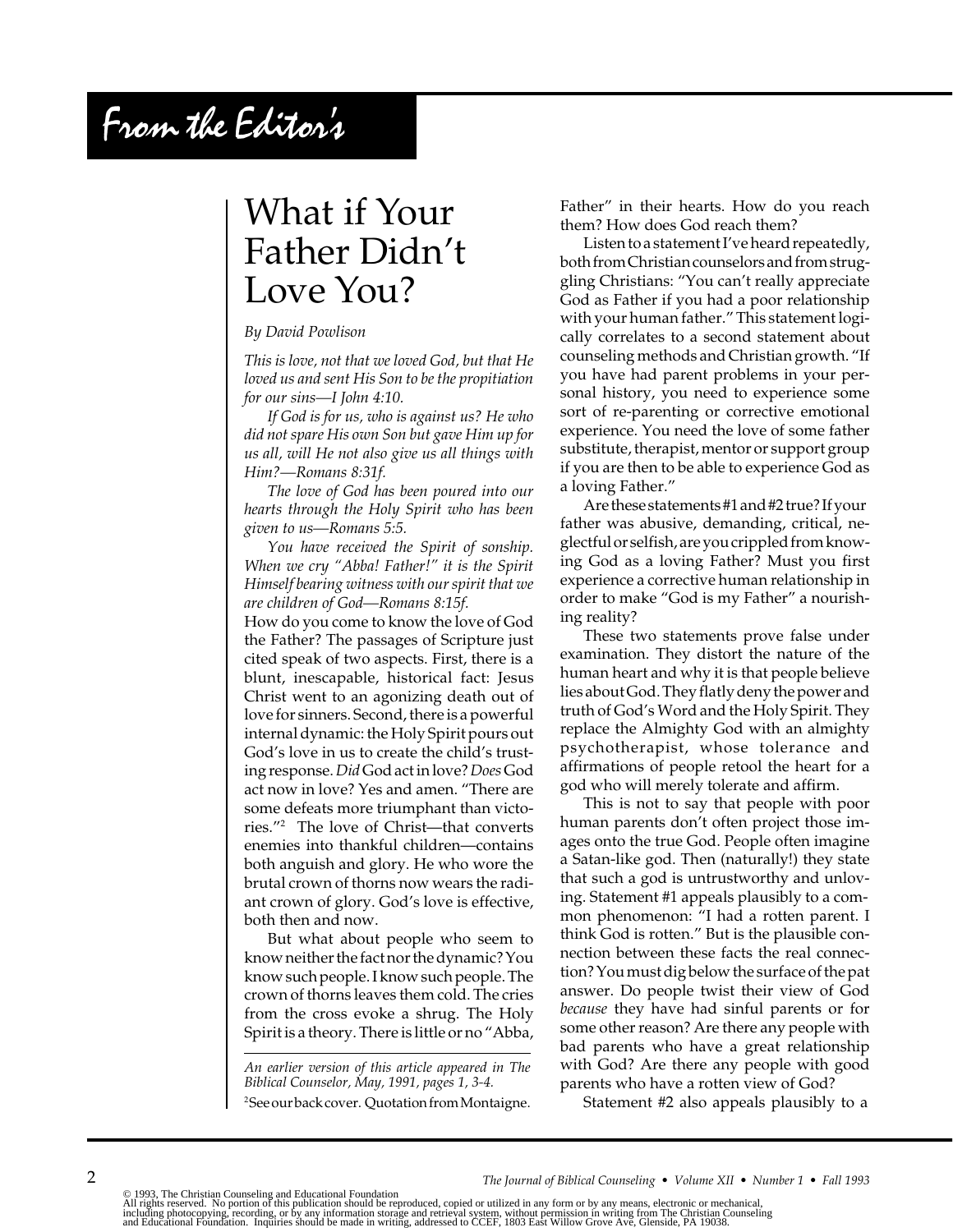common phenomenon: "It really made a difference to meet a person I could trust, and my relationship with God grew." Of course, good, caring, wise friends are a tremendous assist to change. A godly counselor is like a godly parent in many ways. But is the plausible explanation of change the right one? Again, you must dig. Do affirming human relationships correct the problem of mis-seeing God, or is there a different primary solution? Are there any people who know a person they trust yet still think God is untrustworthy? Can a relationship with a person you trust mislead you further about God?

#### **God is my King, Shepherd, Master, Savior, and God**

Think first about this. In the normal course of life, *none* of the words God uses to describe Himself have wonderful experiential correlates. Sinful human fathers are not unique in misrepresenting God. Consider, for example, "*God is King.*" Human rulers are frequently impotent, remote, tyrannical or corrupt. To whom do you look for examples of what God the King is like: Queen Elizabeth? Bill Clinton? Saddam Hussein? The judges in the Philadelphia traffic court? God-imaging rulers have always been decidedly rare. Does your experience of figureheads, politicians, tyrants, and grafters cripple you from knowing God as King and Judge? It needn't. God Himself informs you about bad kings, mediocre kings, and good kings, so you can learn to tell the difference. He tells you about the just and the unjust, the fair and the unfair, the consistent and the erratic. The Bible shows and tells what sort of king God is. Do you allow the Word or experience to dictate your perception of God? You project human experience onto God at your peril. But to those who have ears, the Holy Spirit speaks through the Word to argue with and reinterpret life experience. Truth increasingly informs subsequent experience.

Consider another example: *"The LORD is my shepherd*." Human shepherds generally provide us dubious exemplars. Few are like Philip Keller, who portrayed so winsomely the care and wisdom of the shepherd's craft (*A Shepherd Looks at the Twenty-third Psalm*). What if the real-life shepherds you knew were ignorant menials or drunken drifters? Or what if all you've known are picture book scenes of lambs and fair youths gamboling in green meadows? Is either picture descriptive of God? Is Psalm 23 then powerless to strengthen you until you know a Philip Keller-type shepherd? Of course not.

Consider also the shepherds of God's flock whom you've known. Some people can point with joy to a "godly pastor who made such an impact on my life." But other people grew up under false teachers, greedy willful, arrogant and careless men, as Ezekiel 34 details. Does this mean that you can gain no comfort from the

fact that the Lord is a shepherd until you have the corrective experience of knowing a godly pastor? Ezekiel 34 (and then John 10) argues the opposite. God assumes we can hear comfort straight from Him even if people have betrayed our trust: "I am against these evil shepherds, and I, the good shepherd, will myself come and take care of you, my flock." The existence of perversity does not make us blind to purity. Will you believe your experience of sinful men or will the truth of God remake your experience? Get first things first. The Holy Spirit often *uses* godly shepherds but does not *require* them; He is powerful enough to reveal the Chief Shepherd even without noble human models.

Or consider that "*The Lord is my master, and I am his bond slave.*" How do people typically experience authority figures—masters, bosses, supervisors, commanding officers, CEOs, management? Often there is estrangement, rivalry, manipulation and suspicion between masters and underlings. Literal slavery has always been full of degradation and resentment. Yet God chose a word that is loaded with such negative experience and expects us to experience it as a delight. He portrays Himself as a kind master and us as willing slaves! What a shock Paul's slavery language must have been to any resentful or despairing slaves. But how liberating, once he or she grasped the point. Again, frequently one-sided experience must yield to two-sided truth. There are both good and bad master-slave relationships. Will you believe God or the world you've known? The Holy Spirit is effective to renew minds.

Consider this biblical image: *"God is my Savior, Rescuer and Helper*." What are human beings like who play the savior by rescuing or fixing others? Perhaps they have a "messiah-complex." They are proud. Meddlesome. Self-righteous. Controlling. It's no fun being helped by such a would-be helper! Or perhaps they are "enablers," whose self-trust, hyper-responsibility, fear, and sentimentality actually feed the problem. Such saviors often become depressed or embittered. If you have only known pseudo-saviors in your human experience, are you crippled from richly knowing Jesus Christ as your Savior? Amazingly, somehow God seems to be able to reveal Himself as utterly Godly without utterly godly people necessarily showing the way.

Consider one last example, the ultimate example: *"The LORD is God*." What is the typical human experience of "God"? Depending on whom you listen to, God is a philosophical abstraction, your higher power, an idol, an experiential high during mantra meditation, a remote tyrant, a good buddy, creative energy, a benign grandfather, or even yourself. All these images of God grossly misshape God. Is it impossible for me to know the living and true God if I have spent my life hearing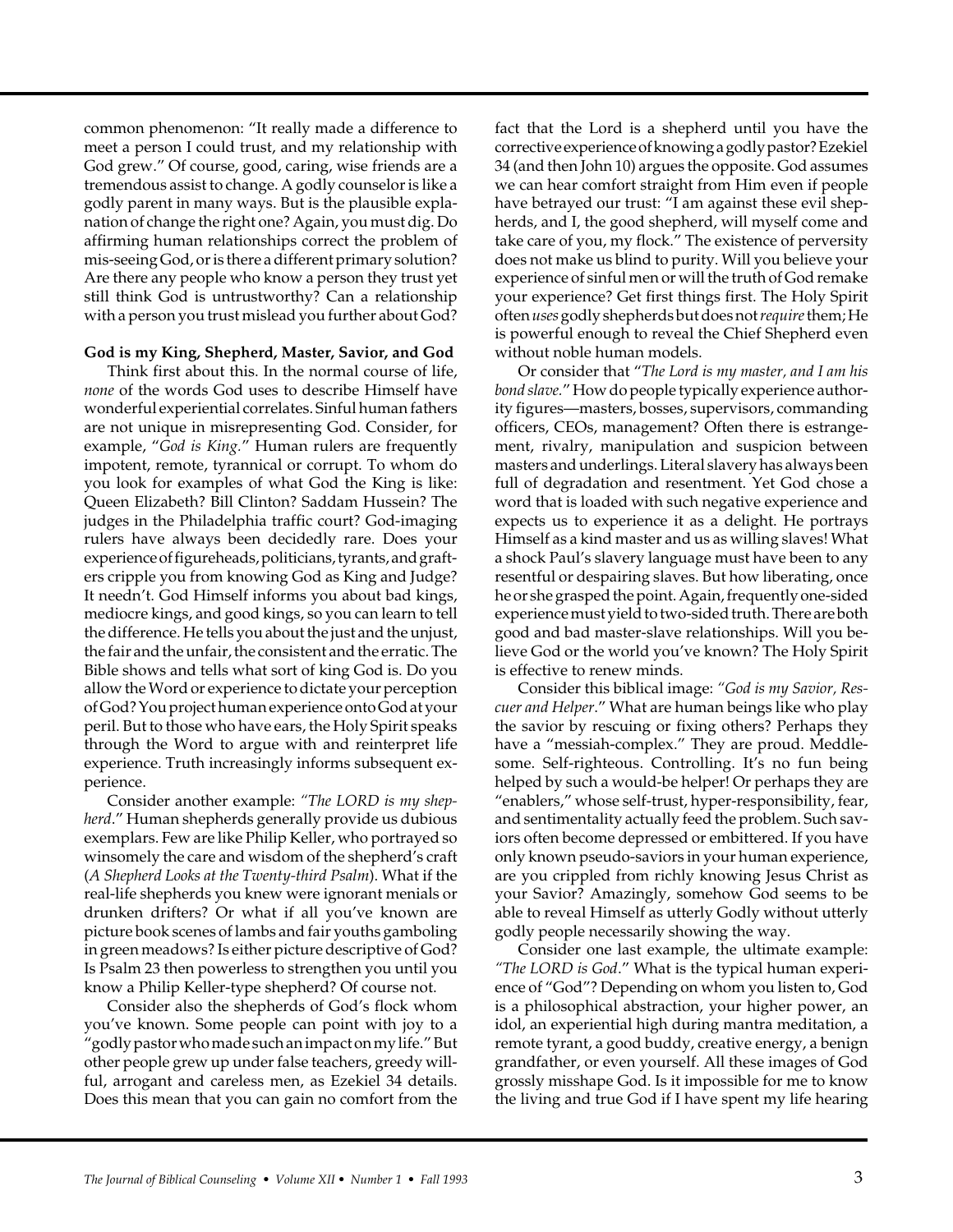and worshiping such false images? The Bible everywhere repudiates such an idea and offers to "open their eyes so that they may turn from darkness to light" (Acts 26:18). God is in the business of changing people's minds; He is not hindered by distortions. He can reveal Himself, "shining into our hearts to give the light of the knowledge of the glory of God in the face of Christ." He doesn't need people to prepare the main course so that He can creep in with dessert. God is powerful, and people can repent of believing lies. Life experience is not supreme.

In each of the above examples, to say that life experience dictates a person's reality is absurd. In fact, the very experience of disappointing and distorted images can make you long to know the *real* King, Shepherd, Master, Savior and God. "My pastor growing up never taught me about God. How I rejoice that Hebrews 13:20- 21 is true, that the great Shepherd of the sheep shed His blood for me and teaches me to do His will. My boss is manipulative and deceptive. How I rejoice that Ephesians 6:5-8 is becoming true in me and that I can serve Christ with integrity instead of brooding bitterly or fearfully! The God I grew up hearing about seemed like a remote killjoy. Praise the real God that Psalm 36 is true, and He is an immediate refuge and a fountain of love, light and joy!"

The Holy Spirit weighs more than fallen experience. Why for so many people should *"God is Father*" seem to be an exception? Must your own father dictate the meaning of that phrase until a substitute human father puts a new spin on it?

## **But God is my Father?**

Concepts from our psychologized culture saturate the way people—even Christian people—think about themselves and others. The intellectual source for the notion that your experience of your father determines your view of the heavenly Father is psychodynamic psychology, not the Bible. The notion was developed by men such as Sigmund Freud and Erik Erikson. They observed that people often fabricate their own gods. Psychodynamic theory made this "from the bottom up" pattern into a normative explanation for ideas of God. It denied that the real God revealed Himself "from the top down," rebuking vain imaginations with truth. The psychodynamic god was a projection of the human psyche. Various popular versions and variations of this way of thinking now infuse our culture.

"If my father didn't love me, I can't know God as a loving Father." Of course, this idea rings a bell in the human heart. As sinners we tend to manufacture false images of God, and human fathers are one prime candidate. As sinners we duck responsibility for our unbelief, savoring the role of victim. When we project lies and faulty images onto God, we may prefer to point at human fathers as the cause rather than looking to the activities of our own hearts. The psychological "insight" panders to one variation on a sinful propensity. We like to find excuses for culpable unbelief.

In an earlier generation one of the stock human excuses for unbelief was, "The church is full of hypocrites, so I don't want anything to do with God." That was more willful and bitter: "Get lost, God." The new variant is more self-pitying: "I just can't seem to trust God." But the net effect is the same. No cry of "Abba, Father" springs from the heart. No dynamic of becoming a peacemaker, one of the "sons of God" (Matthew 5:8) occurs in the wars of life. "My father didn't love me, so my self-centeredness, self-pity, and unbelief has an underlying reason. Somebody else caused my problems; somebody else must fix them."

The therapeutic technique follows logically, given the premises. "Your Dad was distant and mean. You think of God as distant and mean. I, your therapist, will be interested in you and nice. Knowing my love will let you think of God as like me, interested in you and nice." Whoa! Stated baldly, that's a shocking statement. (That's why it's usually insinuated not trumpeted, so it sneaks up on people.) Catch my point carefully. Such "reparenting" not only despises the Word and Spirit; it merely replaces one false image of God with a different false image. The dissatisfying god manufactured by the human soul, supposedly because of bad parents, can now be remanufactured in the image of a satisfying therapist.

It's easy to see that the living and true God is not like an abusive, rejecting, capricious parent. The real God sent Jesus Christ on a mission of love to save unacceptable people. But neither is God like the benign, allaccepting therapist. The real God has just anger and an unchanging standard, and those people He loves are "helpless, ungodly, sinners, enemies" (Romans 5). The real God is not a devil. But neither is He Carl Rogers. The "re-parenting" methodology has a faulty view of who the Father is and what a parent ought to be. It knows tyranny and neglect are wrong. It replaces such sins with other sins, with supreme confidence in the therapist's powers and (usually, there are exceptions) coddling affirmations of the self. There is no authoritative truth, no dying to self, and no crucified Savior in this version of love. Am I saying that caring and concerned counselors and friends are irrelevant to change? Of course not. One needn't choose between truth and love: people grow in the way Ephesians 4:15f describes. My point here is simply a matter of getting first things first so that our vision of human love connects with God's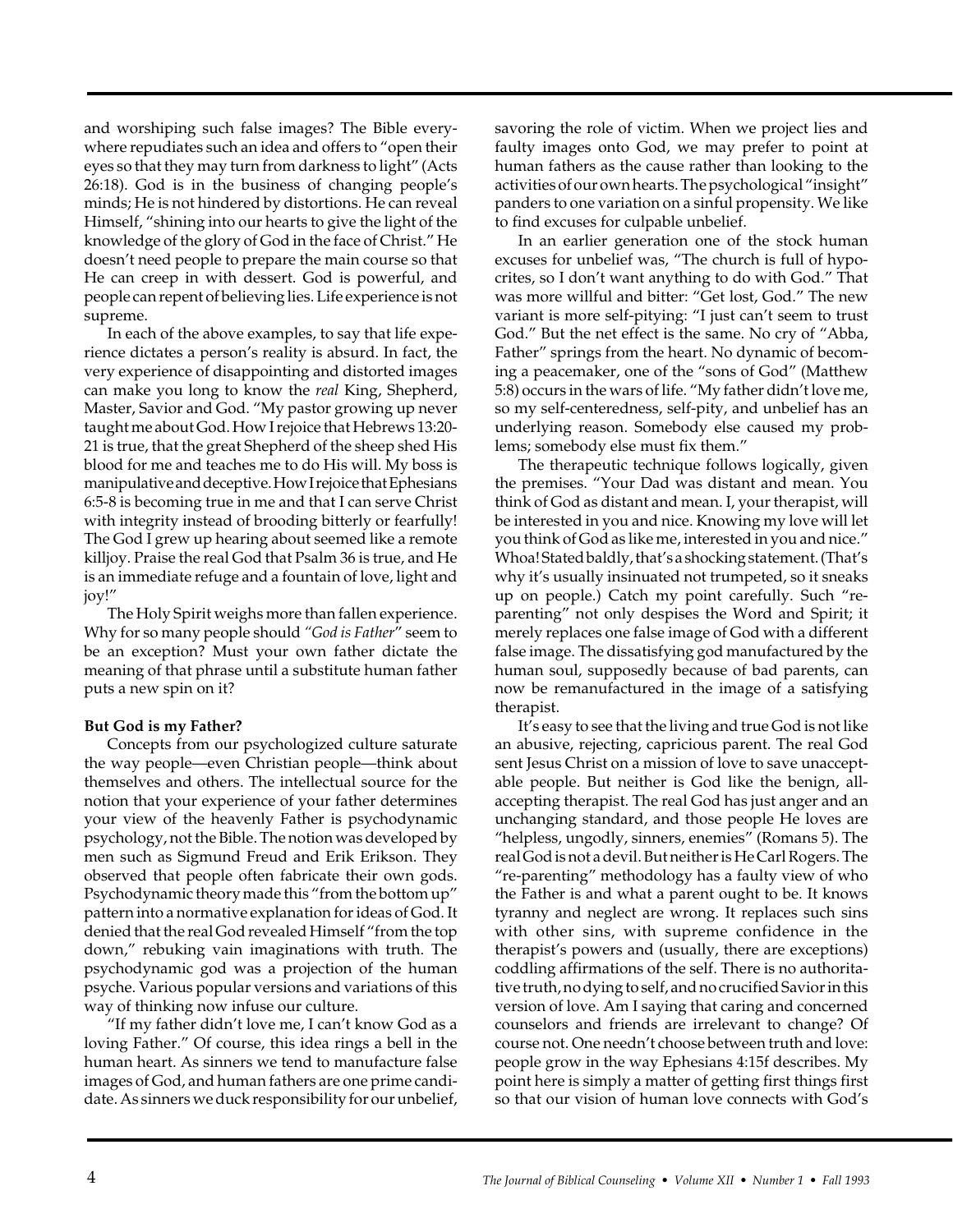love rather than competes with it.

People change when the Holy Spirit sheds the love of God abroad in their hearts through the Gospel. Whoever receives the Spirit of adoption as God's child learns to cry out, "Abba, Father." People change when they catch hold of their responsibility for what they believe about God. Life experience is no excuse for believing lies; the world and devil don't excuse the flesh. People change when biblical truth becomes "Technicolor and Dolby sound," more vivid and louder than previous life experience. People change when they have ears to hear and eyes to see what God tells us about Himself:

The LORD has comforted His people, and will have compassion on His afflicted. But Zion said, "The LORD has forsaken me, and the Lord has forgotten me." Can a woman forget her nursing child, and have no compassion on the son of her womb? Even these may forget, but I will not forget you. Behold, I have inscribed you on the palms of my hands (Isaiah 49:13-16).

He has not dealt with us according to our sins, nor rewarded us according to our iniquities. For as high as the heavens are above the earth, so great is His loving kindness toward those who fear Him. As far as the east is from the west, so far has He removed our transgressions from us. Just as a father has compassion on his children, so the LORD has compassion on those who fear Him (Psalm 103:10-13).

These things are true, both the promises and the actions that fulfill them. God addresses the fears and anxieties of sufferers and sinners.

Do people come to know *this* God because human counselors skillfully re-parent them? No, and the very attempt to make that a counseling paradigm is idolatrous. But aren't good counselors like good fathers (and mothers)? Yes, of course.

But we proved to be gentle among you, as a nursing mother tenderly cares for her own children. Having thus a fond affection for you, we were well-pleased to impart to you not only the gospel of God but also our own lives because you had become very dear to us. For you recall, brethren, our labor and hardship, how working night and day so as not to be a burden to any of you, we proclaimed to you the gospel of God. You are witnesses, and so is God, how devoutly and uprightly and blamelessly we behaved toward you believers; just as you know how we were exhorting and encouraging and imploring each one of you as a father would his own children, so that you may walk in a manner worthy of the God who calls you into His own kingdom and glory (I Thessalonians 2:7-12).

Why should a counselor be like this? Because God is like

this. The difference between Paul and re-parenting therapy lies on the surface. Did Paul "re-parent" the Thessalonians so that, now knowing and changed by Paul's love, they would become able to envision God as loving? No, that's exactly backwards and even blasphemous.

Paul was vigorous, caring, and authoritative as a parent-counselor who carried the Father's message. The love of the Father changes people; it changed Paul. Knowing divine love, he gave love, a love that was both the fruit and the vehicle of the message he pressed on his hearers. God is primary; the human agent is significant but secondary. The modern re-parent/therapist reverses this. The human counselor is primary; God is significant (perhaps, different strokes for different folks) but secondary. The issue at stake is not whether or not counselors should be patient, kind, and so forth. I Corinthians 13 settles that. But in God's drama of redemption, who will play lead and who supporting actor? If you need human acceptance in order to know God's love, the psychotherapist plays lead.

If your father didn't love you, you *can* know the love of the Father. A godly counselor (or parent or friend) may be instrumental. But the key to change lies between you and God, not between you and that other person.

## **Getting Down to Cases**

Let me briefly describe two cases. Sally is a 28-yearold woman who grew up in an abusive household. As an adolescent she was sexually molested by her father. This put the bitter icing on a miserable relationship. Sally became a Christian in high school. "But for years I felt that I could never know God as my Father because I had such a rotten relationship with my real father. I thought of God as being like my father: untrustworthy, demanding, merciless, unpredictable. Then I realized that my biggest problem was *me*, not God or my father. My belief system was all messed up. I was projecting lies onto God and not believing what was true about God!" Sally fed her faith with truth. God the Father *is* faithful, merciful, consistent. He patiently worked on her, disciplining her and teaching her to know the truth about Him. Sally saw that her view of God was not *caused* by her life experience but by what her own heart had done with that experience of being wronged. As Sally repented and her mind was renewed, she was progressively freed to let go of old disappointments, old bitterness, old fears and old demands. She became able to say wholeheartedly, "Give thanks to the LORD, for He is good, for His steadfast love endures forever."

Bill is a 36-year-old man whose family was abandoned by his father when he was three years old. He is a committed Christian, mature in many ways, and using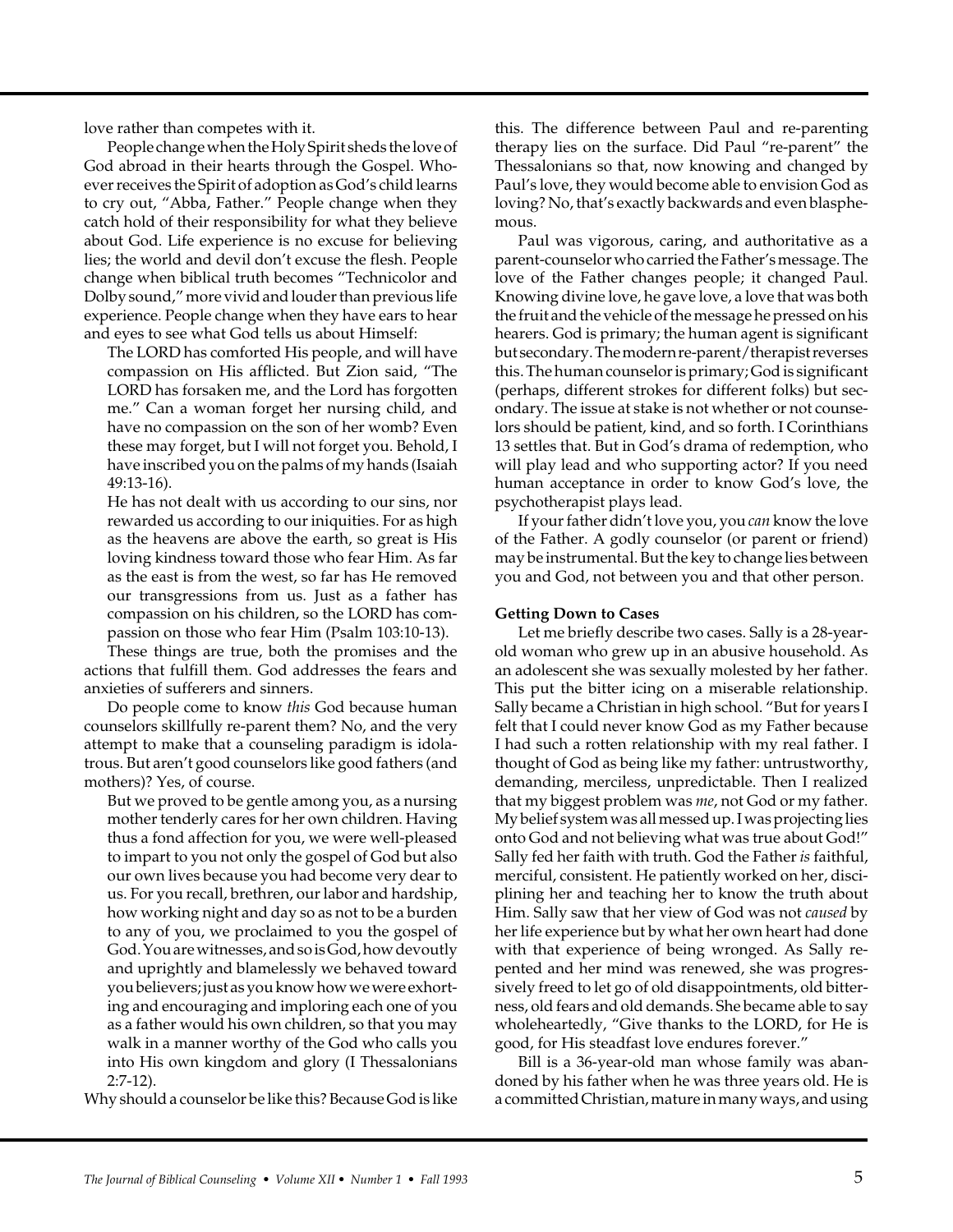his gifts. But he sought counseling, complaining of a longstanding sense that "God is remote, like my father was." In a nutshell, there were three significant components to change. First, he grasped the fact that he, like all of us, tended to let his life experience operate as a thrilling soap opera in Technicolor and Dolby sound. The Bible seemed a dull, black-and-white silent movie in comparison. The flesh produces this state of affairs by interpreting life through the lens of its lies and desires. Bill began with two key truths about God as Father. First, God IS aboundingly merciful (Psalm 103; II Corinthians 1:2f). Second, God IS committed to meet his children directly, to teach, to bless and to transform (John 15:2; Hebrews 12:1-14). Bill prayed and meditated these truths into his life. As he learned to repent of the lies he had believed, he found the Father becoming vivid.

Second, in the process, Bill faced sins he had been avoiding. The flesh is deceitful. He found that his sentence, "God is remote, like my father was," in part came from buying into pop psychology's convenient and selfexcusing diagnosis. It's true, God did seem remote. And Bill's father had been absent. But on examination the two things proved to be minimally related, about like saying, "I'm angry because I'm an Aries." In fact, early in Bill's Christian life God had not seemed remote at all. But some very specific patterns of sin—sexual fantasy, manipulating and avoiding people, laziness, love of money—underlaid Bill's recurrent sense of God's remoteness. Dynamic psychology had turned the antique relationship with parents into a magic wand to explain all of life. The Bible offered Bill a more concrete and lifetransforming explanation.

Third, Bill found some good friends and models (Proverbs 13:20; I Thessalonians 2:7-13). He had been quite isolated. He found people to know and be known by, to love and be loved by. These people did not substitute for God and re-parent Bill. They were fellow children of the Father, seeking to grow up into the Father's image. Through it all Bill began to read God into his experience—to trust and obey God—rather than continuing to read God out of his life experience. No surprise, his relationship with God was transformed both objectively and experientially.

Can you (and your counselees) know God as Father even if your human father was violent, deceptive, cold...or even just occasionally disappointing? The Bible says, YES! Listen and believe, and join in fellowship with other children of the Father!

Here is a simple summary of the way to grow in the knowledge of God your Father even if your father sinned against you.

1. Identify and take responsibility for the specific lies, false beliefs, desires, expectations and fears that rule you and poison your relationship with God.

2. Find specific truths in the Bible that counter your internal falsehoods and expectations. Let these truths contend with those lies and cravings. There ought to be a battle going on within you every day as God's light and love battle your darkness.

3. Turn to God for mercy and help, that the Spirit of truth would renew you, pouring out His love freely.

4. Identify and take responsibility for the particular sins that you express towards your father, and, as generalized patterns, towards other people: bitterness, willfulness, avoidance, blame-shifting, brooding, fears, people-pleasing, slander, lying, self-pity, etc.

5. Turn to God for mercy and help, that the Spirit of love would enable you to bear His fruit thankfully.

6. Identify the specific sins committed against you. Fathers who are selfish or hostile, who lie or betray trust, who duck responsibility, do evil. The love of God gives courage to look evil in the eye. Identifying wrong helps you know what to forgive. It also makes clear what God calls you to tackle constructively.

You need humility to recognize that some wrongs may be perceived wrongs—products of your own expectations—not real wrongs. Repenting of your own sins clears your mind to sort out evil done from evil merely perceived. You also need a renewed mind to understand that some things may actually be wrong that you were told or you assumed were right.

7. Ponder the good things your father did for you. Often bitterness and disappointment cloud the mind from perceiving love that was shown. There are some fathers who seem to incarnate evil. But most are a mix of love and selfishness.

8. The Father gives the power to return good for evil rather than evil for evil. He remakes His children like His Son, Jesus. Come up with a game plan for specific changes in how you deal with your father and his wrongs: forgiving, giving love, seeking forgiveness, confronting constructively, forebearing, refocusing your attention, pouring your energies into God's calling, etc.

9. Find wise believers to pray for you, hold you accountable, encourage, and counsel you. Faith in God our Father is catching. Wisdom for living as a peacemaker, a son of God, is also catching. "The companion of the wise becomes wise."

The Father is seeking worshipers and creating children who know Him. Ask, seek, knock.

\* \* \*